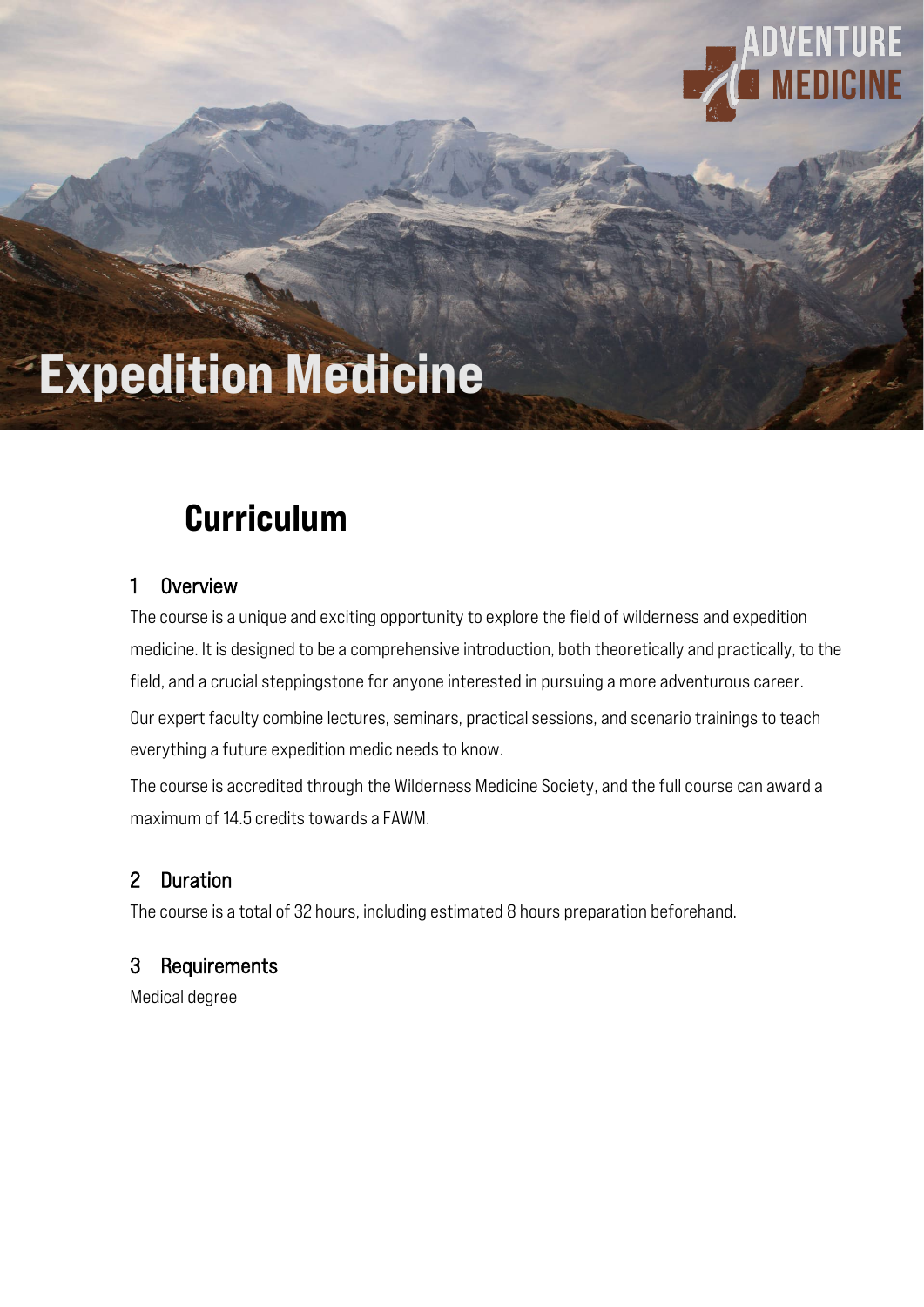

### **Barbara Expedition Medicin**

#### 4 Syllabus

l

**Contract of the State** 

**MARINER** 

**PERMITTER** 

- A-E principle in a wilderness setting
- Airway management
- Altitude illness: diagnosis, treatment and prevention
- Altitude physiology
- Bleeding control
- Evacuation methods
- Expedition planning
- Fracture assessment and management
- **Frostbite**
- Group dynamics and leadership
- Hypothermia
- Improvised carriers
- Moving an injured patient
- Risk assessment
- Snow blindness
- Underlying diseases at altitude
- Wound management